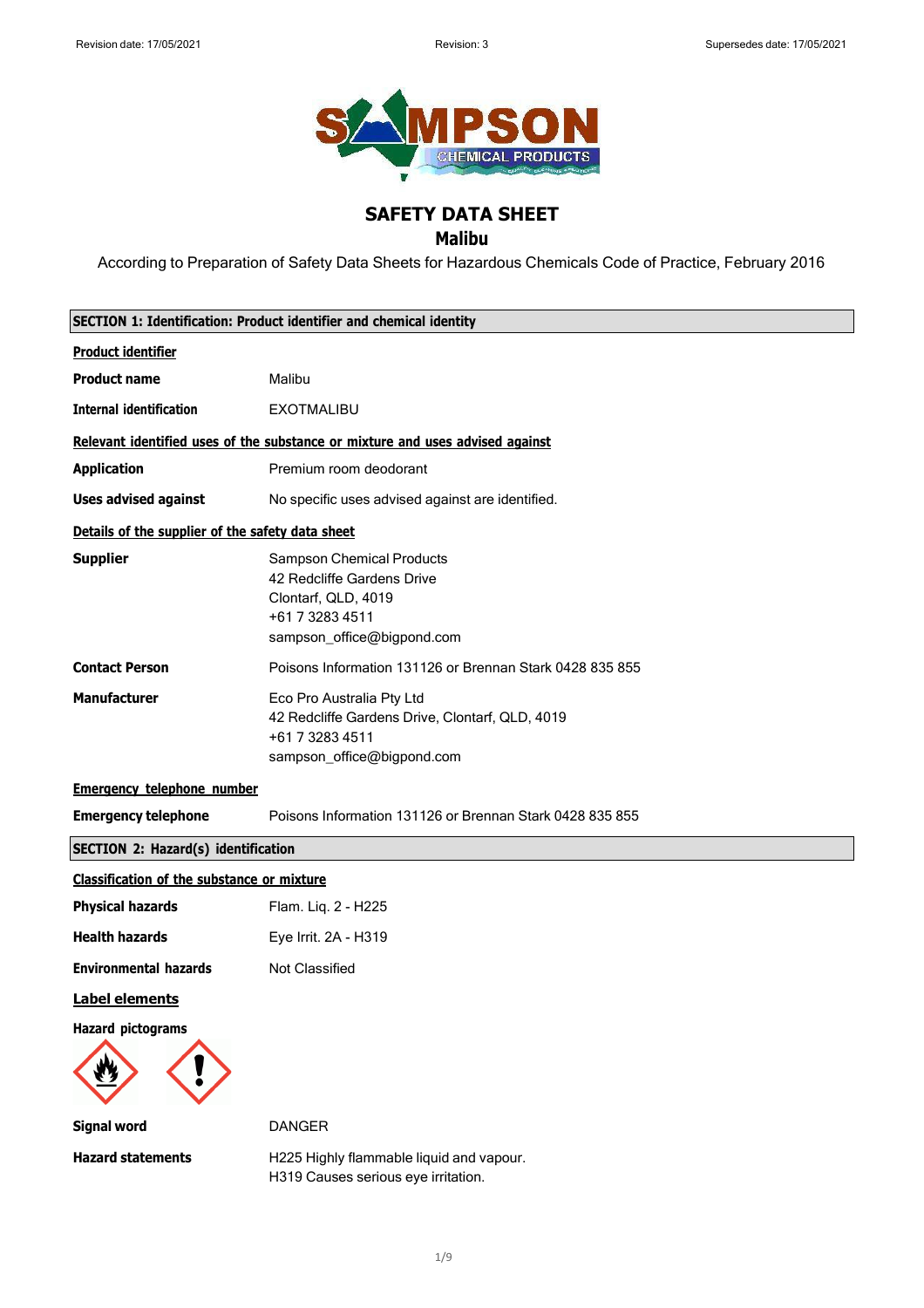**>60%**

# **Malibu**

| <b>Precautionary statements</b> | P210 Keep away from heat/ sparks/ open flames/ hot surfaces. - No smoking.<br>P233 Keep container tightly closed.<br>P240 Ground/ bond container and receiving equipment.<br>P241 Use explosion-proof electrical equipment.<br>P242 Use only non-sparking tools.<br>P243 Take precautionary measures against static discharge.<br>P264 Wash contaminated skin thoroughly after handling.<br>P280 Wear protective gloves/ protective clothing/ eye protection/ face protection.<br>P303+P361+P353 IF ON SKIN (or hair): Take off immediately all contaminated clothing.<br>Rinse skin with water/ shower.<br>P305+P351+P338 IF IN EYES: Rinse cautiously with water for several minutes. Remove<br>contact lenses, if present and easy to do. Continue rinsing.<br>P337+P313 If eye irritation persists: Get medical advice/attention.<br>P370+P378 In case of fire: Use foam, carbon dioxide, dry powder or water fog for extinction.<br>P403+P235 Store in a well-ventilated place. Keep cool. |
|---------------------------------|-------------------------------------------------------------------------------------------------------------------------------------------------------------------------------------------------------------------------------------------------------------------------------------------------------------------------------------------------------------------------------------------------------------------------------------------------------------------------------------------------------------------------------------------------------------------------------------------------------------------------------------------------------------------------------------------------------------------------------------------------------------------------------------------------------------------------------------------------------------------------------------------------------------------------------------------------------------------------------------------------|
|                                 | P501 Dispose of contents/ container in accordance with national regulations.                                                                                                                                                                                                                                                                                                                                                                                                                                                                                                                                                                                                                                                                                                                                                                                                                                                                                                                    |
|                                 |                                                                                                                                                                                                                                                                                                                                                                                                                                                                                                                                                                                                                                                                                                                                                                                                                                                                                                                                                                                                 |

#### **Other hazards**

This product does not contain any substances classified as PBT (persistent, bioaccumulative and toxic) or vPvB (very persistent and very bioaccumulative).

| <b>SECTION 3: Composition and information on ingredients</b> |                     |  |
|--------------------------------------------------------------|---------------------|--|
|                                                              | <b>Mixtures</b>     |  |
|                                                              | <b>Ethanol</b>      |  |
|                                                              | CAS number: 64-17-5 |  |

**SECTION 4: First aid measures**

| <b>Description of first aid measures</b> |                                                                                                                                                                                                                        |  |  |
|------------------------------------------|------------------------------------------------------------------------------------------------------------------------------------------------------------------------------------------------------------------------|--|--|
| <b>General information</b>               | If in doubt, get medical attention promptly. Show this Safety Data Sheet to the medical<br>personnel.                                                                                                                  |  |  |
| <b>Inhalation</b>                        | Move affected person to fresh air and keep warm and at rest in a position comfortable for<br>breathing. Loosen tight clothing such as collar, tie or belt. Get medical attention if symptoms<br>are severe or persist. |  |  |
| <b>Ingestion</b>                         | Rinse mouth thoroughly with water. Get medical advice/attention if you feel unwell. Do not<br>induce vomiting unless under the direction of medical personnel.                                                         |  |  |
| <b>Skin Contact</b>                      | Rinse with water.                                                                                                                                                                                                      |  |  |
| Eye contact                              | Rinse with water. Get medical attention if any discomfort continues.                                                                                                                                                   |  |  |
| <b>Protection of first aiders</b>        | First aid personnel should wear appropriate protective equipment during any rescue.                                                                                                                                    |  |  |
|                                          | Most important symptoms and effects, both acute and delayed                                                                                                                                                            |  |  |
| <b>General information</b>               | The severity of the symptoms described will vary dependent on the concentration and the<br>length of exposure.                                                                                                         |  |  |
| <b>Inhalation</b>                        | No specific symptoms known.                                                                                                                                                                                            |  |  |
| <b>Ingestion</b>                         | No specific symptoms known.                                                                                                                                                                                            |  |  |
| <b>Skin contact</b>                      | No specific symptoms known.                                                                                                                                                                                            |  |  |
| Eye contact                              | No specific symptoms known. May be slightly irritating to eyes.                                                                                                                                                        |  |  |
|                                          | Indication of any immediate medical attention and special treatment needed                                                                                                                                             |  |  |

#### 2/9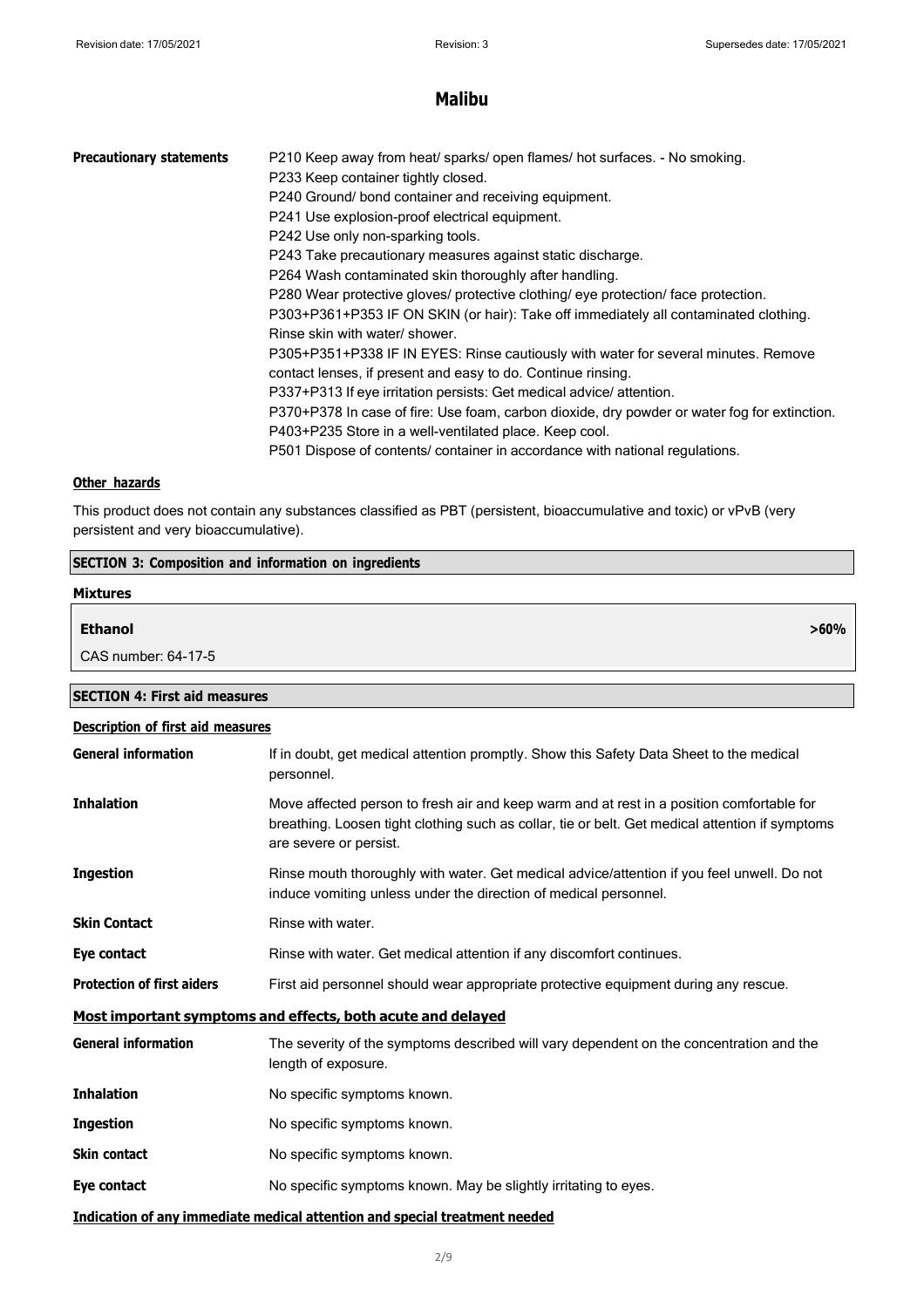| Notes for the doctor                                                | Treat symptomatically.                                                                                                                                                                                                                                                                                                                                                                                                                                                                                                                                                                                                                                                       |  |  |
|---------------------------------------------------------------------|------------------------------------------------------------------------------------------------------------------------------------------------------------------------------------------------------------------------------------------------------------------------------------------------------------------------------------------------------------------------------------------------------------------------------------------------------------------------------------------------------------------------------------------------------------------------------------------------------------------------------------------------------------------------------|--|--|
| <b>SECTION 5: Firefighting measures</b>                             |                                                                                                                                                                                                                                                                                                                                                                                                                                                                                                                                                                                                                                                                              |  |  |
| <b>Extinguishing media</b>                                          |                                                                                                                                                                                                                                                                                                                                                                                                                                                                                                                                                                                                                                                                              |  |  |
| Suitable extinguishing media                                        | The product is flammable. Extinguish with alcohol-resistant foam, carbon dioxide, dry powder<br>or water fog. Use fire-extinguishing media suitable for the surrounding fire.                                                                                                                                                                                                                                                                                                                                                                                                                                                                                                |  |  |
| Unsuitable extinguishing<br>media                                   | Do not use water jet as an extinguisher, as this will spread the fire.                                                                                                                                                                                                                                                                                                                                                                                                                                                                                                                                                                                                       |  |  |
| Special hazards arising from the substance or mixture               |                                                                                                                                                                                                                                                                                                                                                                                                                                                                                                                                                                                                                                                                              |  |  |
| <b>Specific hazards</b>                                             | Containers can burst violently or explode when heated, due to excessive pressure build-up.<br>Flammable liquid and vapour. Vapours may be ignited by a spark, a hot surface or an ember.<br>Vapours may form explosive mixtures with air. Fire-water run-off in sewers may create fire or<br>explosion hazard.                                                                                                                                                                                                                                                                                                                                                               |  |  |
| <b>Hazardous combustion</b><br>products                             | Thermal decomposition or combustion products may include the following substances:<br>Harmful gases or vapours.                                                                                                                                                                                                                                                                                                                                                                                                                                                                                                                                                              |  |  |
| <b>Advice for firefighters</b>                                      |                                                                                                                                                                                                                                                                                                                                                                                                                                                                                                                                                                                                                                                                              |  |  |
| <b>Protective actions during</b><br>firefighting                    | Avoid breathing fire gases or vapours. Evacuate area. Cool containers exposed to heat with<br>water spray and remove them from the fire area if it can be done without risk. Cool containers<br>exposed to flames with water until well after the fire is out. If a leak or spill has not ignited, use<br>water spray to disperse vapours and protect men stopping the leak. Control run-off water by<br>containing and keeping it out of sewers and watercourses. If risk of water pollution occurs,<br>notify appropriate authorities.                                                                                                                                     |  |  |
| Special protective equipment<br>for firefighters                    | Wear positive-pressure self-contained breathing apparatus (SCBA) and appropriate protective<br>clothing. Firefighter's clothing conforming to Australia/New Zealand Standards AS/NZS 4967<br>(for clothing) AS/NZS 1801 (for helmets), AS/NZS 4821 (for protective boots), AS/NZS 1801<br>(for protective gloves) will provide a basic level of protection for chemical incidents.                                                                                                                                                                                                                                                                                           |  |  |
| <b>Hazchem Code</b>                                                 | $\cdot$ <sub>2</sub> YE                                                                                                                                                                                                                                                                                                                                                                                                                                                                                                                                                                                                                                                      |  |  |
|                                                                     | <b>SECTION 6: Accidental release measures</b>                                                                                                                                                                                                                                                                                                                                                                                                                                                                                                                                                                                                                                |  |  |
| Personal precautions, protective equipment and emergency procedures |                                                                                                                                                                                                                                                                                                                                                                                                                                                                                                                                                                                                                                                                              |  |  |
| <b>Personal precautions</b>                                         | Wear protective clothing as described in Section 8 of this safety data sheet. No action shall be<br>taken without appropriate training or involving any personal risk. Evacuate area. Provide<br>adequate ventilation. No smoking, sparks, flames or other sources of ignition near spillage.<br>Promptly remove any clothing that becomes contaminated.                                                                                                                                                                                                                                                                                                                     |  |  |
| <b>Environmental precautions</b>                                    |                                                                                                                                                                                                                                                                                                                                                                                                                                                                                                                                                                                                                                                                              |  |  |
| <b>Environmental precautions</b>                                    | Avoid discharge into drains or watercourses or onto the ground.                                                                                                                                                                                                                                                                                                                                                                                                                                                                                                                                                                                                              |  |  |
| Methods and material for containment and cleaning up                |                                                                                                                                                                                                                                                                                                                                                                                                                                                                                                                                                                                                                                                                              |  |  |
| Methods for cleaning up                                             | Wear protective clothing as described in Section 8 of this safety data sheet. Clear up spills<br>immediately and dispose of waste safely. Eliminate all ignition sources if safe to do so. No<br>smoking, sparks, flames or other sources of ignition near spillage. Do not allow material to<br>enter confined spaces, due to the risk of explosion. Absorb small quantities with paper towels<br>and evaporate in a safe place. Once evaporation is complete, place paper in a suitable waste<br>disposal container and seal securely. Flush contaminated area with plenty of water. Wash<br>thoroughly after dealing with a spillage. For waste disposal, see Section 13. |  |  |
| Reference to other sections                                         |                                                                                                                                                                                                                                                                                                                                                                                                                                                                                                                                                                                                                                                                              |  |  |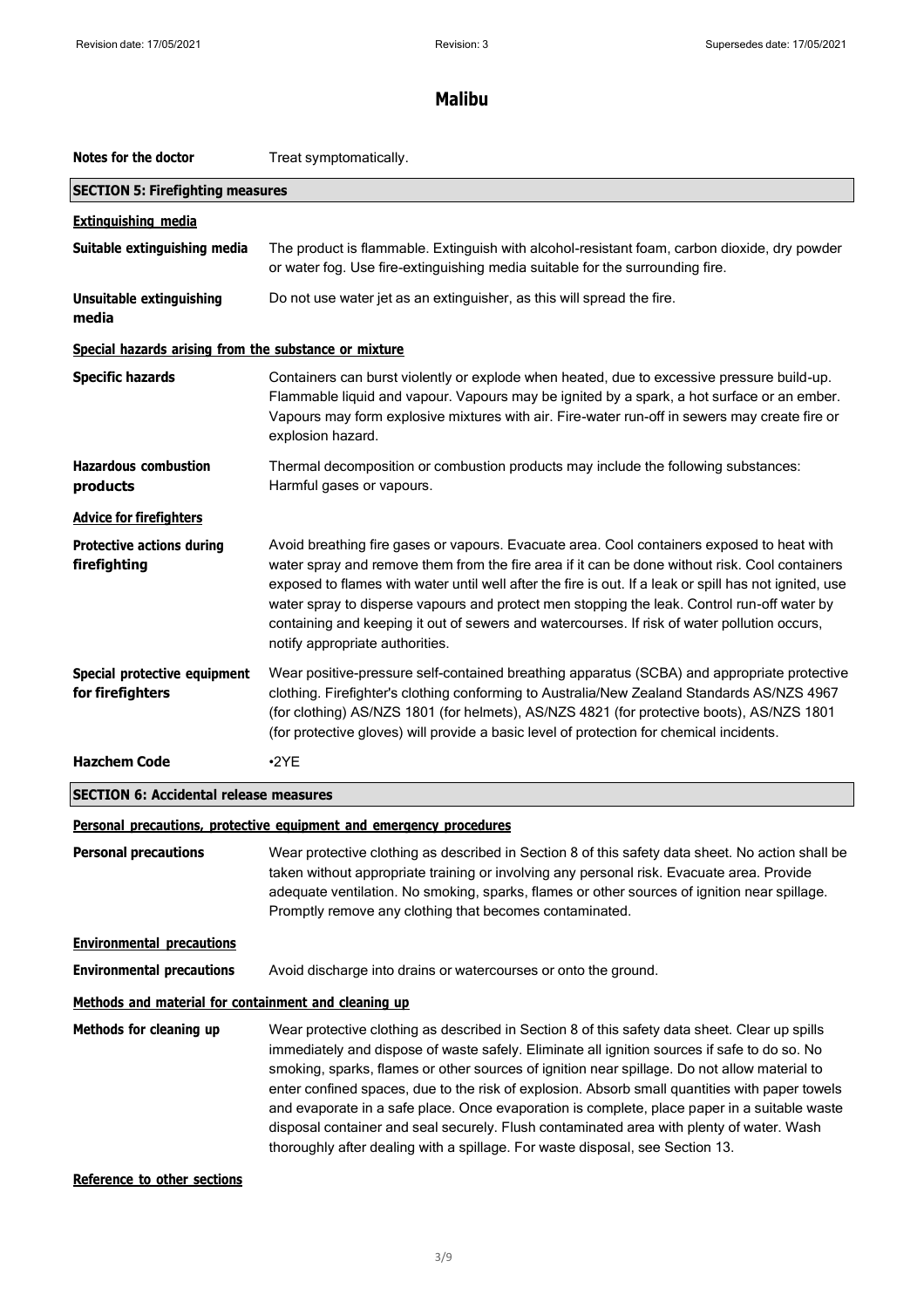| <b>Reference to other sections</b>                           | For personal protection, see Section 8. See Section 11 for additional information on health<br>hazards. See Section 12 for additional information on ecological hazards. For waste disposal,<br>see Section 13.                                                                                                                                                                                                                                                                                                                                                                                                                                   |  |  |
|--------------------------------------------------------------|---------------------------------------------------------------------------------------------------------------------------------------------------------------------------------------------------------------------------------------------------------------------------------------------------------------------------------------------------------------------------------------------------------------------------------------------------------------------------------------------------------------------------------------------------------------------------------------------------------------------------------------------------|--|--|
|                                                              | SECTION 7: Handling and storage, including how the chemical may be safely used                                                                                                                                                                                                                                                                                                                                                                                                                                                                                                                                                                    |  |  |
| <b>Precautions for safe handling</b>                         |                                                                                                                                                                                                                                                                                                                                                                                                                                                                                                                                                                                                                                                   |  |  |
| <b>Usage precautions</b>                                     | Read and follow manufacturer's recommendations. Wear protective clothing as described in<br>Section 8 of this safety data sheet. Keep away from food, drink and animal feeding stuffs.<br>Handle all packages and containers carefully to minimise spills. Keep container tightly sealed<br>when not in use. Avoid the formation of mists. The product is flammable. Keep away from<br>heat, hot surfaces, sparks, open flames and other ignition sources. No smoking. Do not<br>handle until all safety precautions have been read and understood. Do not handle broken<br>packages without protective equipment. Do not reuse empty containers. |  |  |
| <b>Advice on general</b><br>occupational hygiene             | Wash promptly if skin becomes contaminated. Take off contaminated clothing and wash<br>before reuse. Wash contaminated clothing before reuse.                                                                                                                                                                                                                                                                                                                                                                                                                                                                                                     |  |  |
| Conditions for safe storage, including any incompatibilities |                                                                                                                                                                                                                                                                                                                                                                                                                                                                                                                                                                                                                                                   |  |  |
| <b>Storage precautions</b>                                   | Keep away from oxidising materials, heat and flames. Keep only in the original container.<br>Keep container tightly closed, in a cool, well ventilated place. Keep containers upright. Protect<br>containers from damage.                                                                                                                                                                                                                                                                                                                                                                                                                         |  |  |
| <b>Storage class</b>                                         | Flammable liquid storage.                                                                                                                                                                                                                                                                                                                                                                                                                                                                                                                                                                                                                         |  |  |
| Specific end use(s)                                          |                                                                                                                                                                                                                                                                                                                                                                                                                                                                                                                                                                                                                                                   |  |  |
| Specific end use(s)                                          | The identified uses for this product are detailed in Section 1.                                                                                                                                                                                                                                                                                                                                                                                                                                                                                                                                                                                   |  |  |
| <b>SECTION 8: Exposure controls and personal protection</b>  |                                                                                                                                                                                                                                                                                                                                                                                                                                                                                                                                                                                                                                                   |  |  |
| <b>Control parameters</b>                                    |                                                                                                                                                                                                                                                                                                                                                                                                                                                                                                                                                                                                                                                   |  |  |

**Occupational exposure limits**

**Ethanol**

Long-term exposure limit (8-hour TWA): 1000 ppm 1880 mg/m<sup>3</sup>

## **Exposure controls**

## **Protective equipment**



| Appropriate engineering<br>controls | Provide adequate ventilation. Observe any occupational exposure limits for the product or<br>ingredients.                                                                        |  |
|-------------------------------------|----------------------------------------------------------------------------------------------------------------------------------------------------------------------------------|--|
| Eye/face protection                 | Unless the assessment indicates a higher degree of protection is required, the following<br>protection should be worn: Tight-fitting safety glasses.                             |  |
| Hand protection                     | No specific hand protection recommended.                                                                                                                                         |  |
| Other skin and body<br>protection   | Wear appropriate clothing to prevent repeated or prolonged skin contact.                                                                                                         |  |
| <b>Hygiene measures</b>             | Wash hands thoroughly after handling. Wash at the end of each work shift and before eating,<br>smoking and using the toilet. Do not eat, drink or smoke when using this product. |  |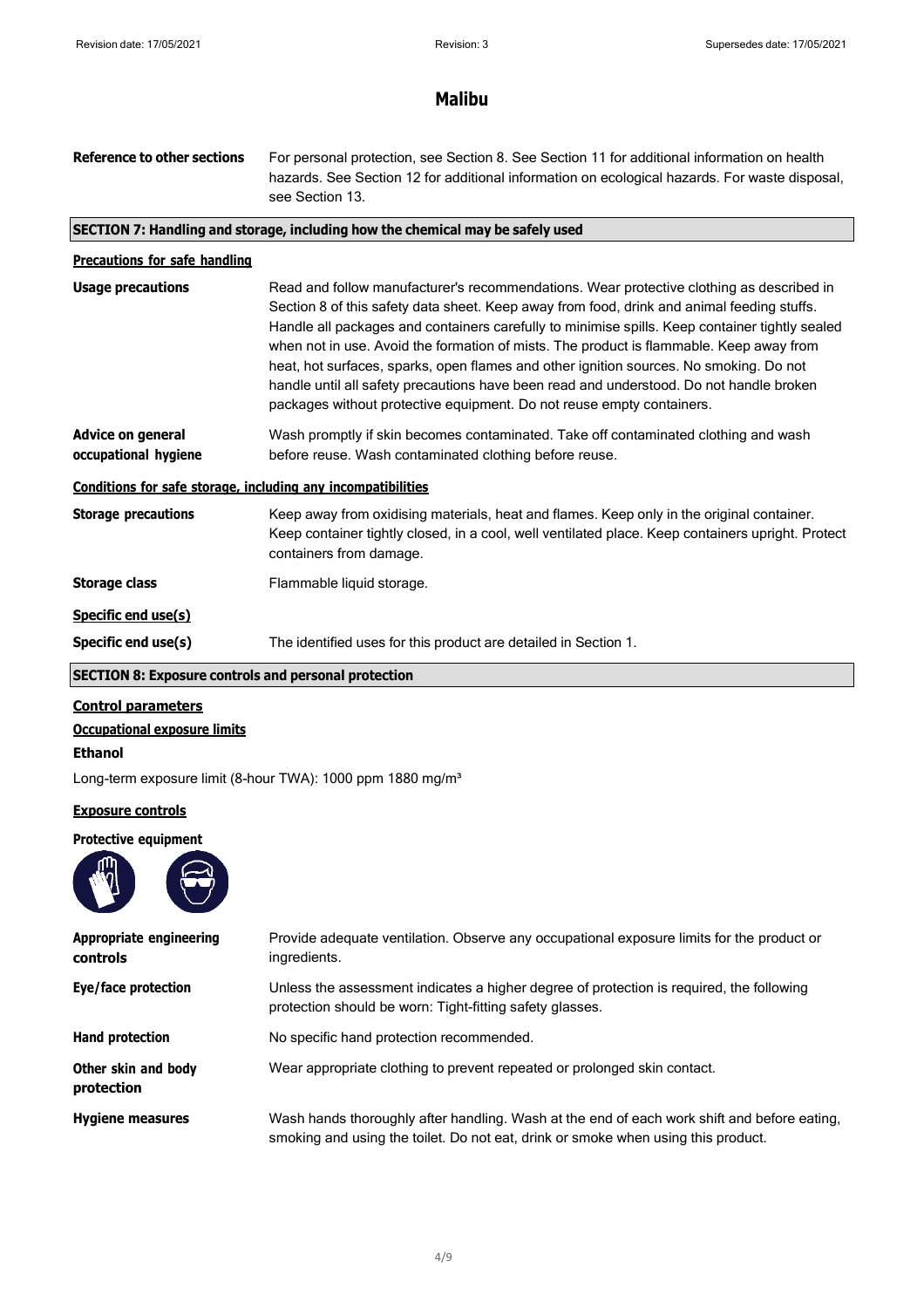| <b>Respiratory protection</b>                         | Ensure all respiratory protective equipment is suitable for its intended use and complies with<br>Australia/New Zealand Standard AS/NZS 1716. Check that the respirator fits tightly and the<br>filter is changed regularly. Gas and combination filter cartridges should comply with<br>Australia/New Zealand Standard AS/NZS 1716. Full face mask respirators with replaceable<br>filter cartridges should comply with Australia/New Zealand Standard AS/NZS 1716. Half mask<br>and quarter mask respirators with replaceable filter cartridges should comply with<br>Australia/New Zealand Standard AS/NZS 1716. |  |  |
|-------------------------------------------------------|---------------------------------------------------------------------------------------------------------------------------------------------------------------------------------------------------------------------------------------------------------------------------------------------------------------------------------------------------------------------------------------------------------------------------------------------------------------------------------------------------------------------------------------------------------------------------------------------------------------------|--|--|
| <b>Environmental exposure</b><br>controls             | Keep container tightly sealed when not in use.                                                                                                                                                                                                                                                                                                                                                                                                                                                                                                                                                                      |  |  |
| <b>SECTION 9: Physical and chemical properties</b>    |                                                                                                                                                                                                                                                                                                                                                                                                                                                                                                                                                                                                                     |  |  |
| Information on basic physical and chemical properties |                                                                                                                                                                                                                                                                                                                                                                                                                                                                                                                                                                                                                     |  |  |
| <b>Appearance</b>                                     | Coloured liquid.                                                                                                                                                                                                                                                                                                                                                                                                                                                                                                                                                                                                    |  |  |
| <b>Colour</b>                                         | Light blue.                                                                                                                                                                                                                                                                                                                                                                                                                                                                                                                                                                                                         |  |  |
| <b>Odour</b>                                          | Fragrant.                                                                                                                                                                                                                                                                                                                                                                                                                                                                                                                                                                                                           |  |  |
| <b>Specific Gravity</b>                               | 0.79                                                                                                                                                                                                                                                                                                                                                                                                                                                                                                                                                                                                                |  |  |
| Initial boiling point and range                       | $78^{\circ}$ C                                                                                                                                                                                                                                                                                                                                                                                                                                                                                                                                                                                                      |  |  |
| <b>Flash point</b>                                    | $11-13^{\circ}$ C                                                                                                                                                                                                                                                                                                                                                                                                                                                                                                                                                                                                   |  |  |
| Vapour pressure                                       | 5.9 kPa @ 24°C                                                                                                                                                                                                                                                                                                                                                                                                                                                                                                                                                                                                      |  |  |
| <b>Auto-ignition temperature</b><br>$422^{\circ}$ C   |                                                                                                                                                                                                                                                                                                                                                                                                                                                                                                                                                                                                                     |  |  |
| <b>SECTION 10: Stability and reactivity</b>           |                                                                                                                                                                                                                                                                                                                                                                                                                                                                                                                                                                                                                     |  |  |
| <b>Reactivity</b>                                     | There are no known reactivity hazards associated with this product.                                                                                                                                                                                                                                                                                                                                                                                                                                                                                                                                                 |  |  |
| <b>Stability</b>                                      | Stable at normal ambient temperatures and when used as recommended. Stable under the<br>prescribed storage conditions.                                                                                                                                                                                                                                                                                                                                                                                                                                                                                              |  |  |
| <b>Possibility of hazardous</b><br>reactions          | The following materials may react strongly with the product: Oxidising agents.                                                                                                                                                                                                                                                                                                                                                                                                                                                                                                                                      |  |  |
| <b>Conditions to avoid</b>                            | Avoid heat, flames and other sources of ignition. Containers can burst violently or explode<br>when heated, due to excessive pressure build-up. Static electricity and formation of sparks<br>must be prevented.                                                                                                                                                                                                                                                                                                                                                                                                    |  |  |
| <b>Materials to avoid</b>                             | Oxidising materials. Acids - oxidising.                                                                                                                                                                                                                                                                                                                                                                                                                                                                                                                                                                             |  |  |
| <b>Hazardous decomposition</b><br>products            | Does not decompose when used and stored as recommended. Thermal decomposition or<br>combustion products may include the following substances: Harmful gases or vapours.                                                                                                                                                                                                                                                                                                                                                                                                                                             |  |  |
| <b>SECTION 11: Toxicological information</b>          |                                                                                                                                                                                                                                                                                                                                                                                                                                                                                                                                                                                                                     |  |  |
| <b>Information on toxicological effects</b>           |                                                                                                                                                                                                                                                                                                                                                                                                                                                                                                                                                                                                                     |  |  |
| <b>Acute toxicity - oral</b><br><b>Summary</b>        | Ingestion of material may be damaging to health; ingestion may produce nausea, vomiting,<br>gastrointestinal bleeding, abdominal pain and diarrhoea.                                                                                                                                                                                                                                                                                                                                                                                                                                                                |  |  |
| Notes (oral LD <sub>50</sub> )                        | Based on available data the classification criteria are not met.                                                                                                                                                                                                                                                                                                                                                                                                                                                                                                                                                    |  |  |
| <b>Acute toxicity - dermal</b>                        |                                                                                                                                                                                                                                                                                                                                                                                                                                                                                                                                                                                                                     |  |  |

**Notes (dermal LD<sub>50</sub>)** Based on available data the classification criteria are not met.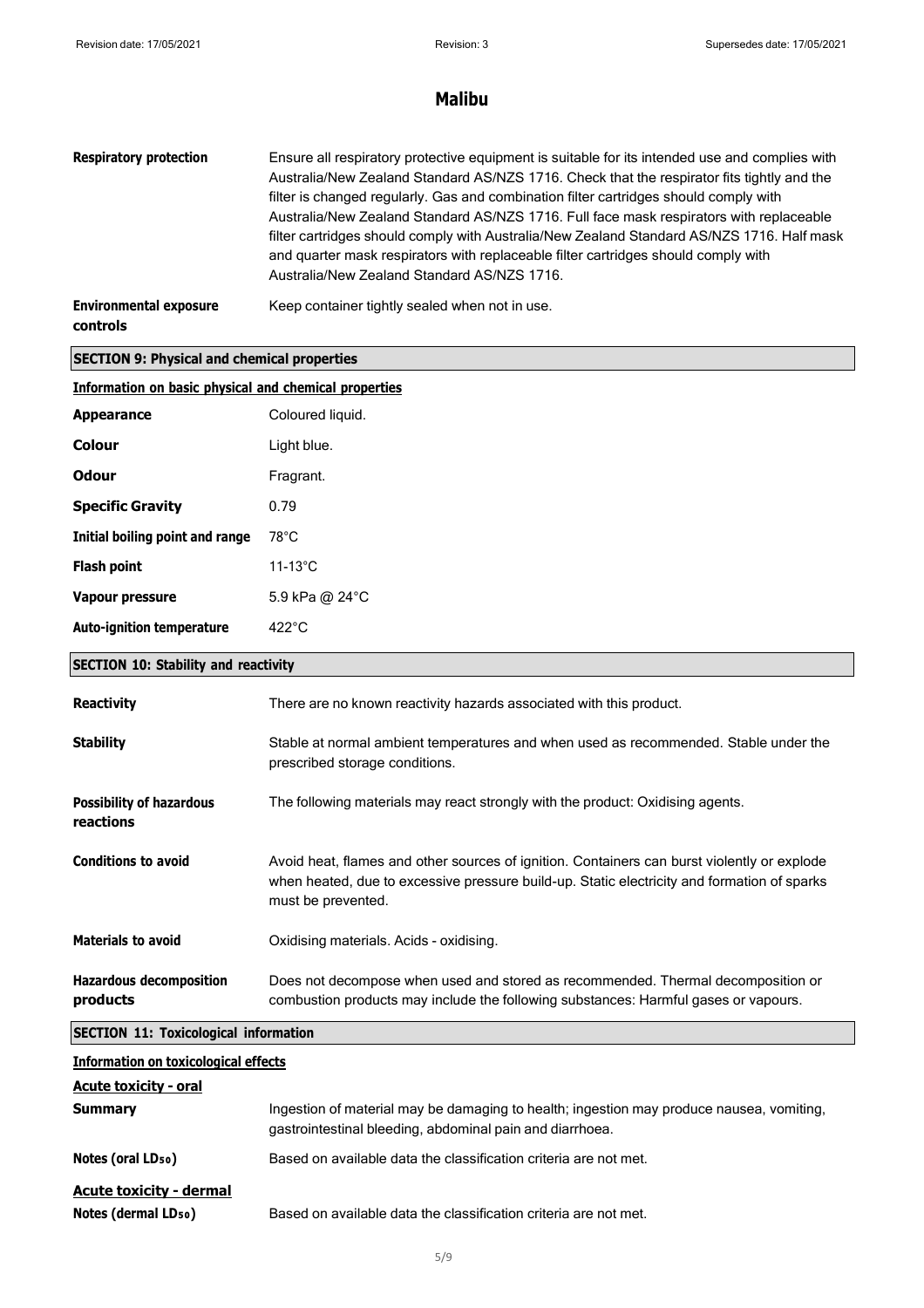| <b>Acute toxicity - inhalation</b><br><b>Notes (inhalation LCso)</b>                                                               | Based on available data the classification criteria are not met.                                                                                                                         |  |
|------------------------------------------------------------------------------------------------------------------------------------|------------------------------------------------------------------------------------------------------------------------------------------------------------------------------------------|--|
| <b>Skin corrosion/irritation</b><br><b>Summary</b>                                                                                 | The material may produce moderate skin irritation. Skin irritation may be present after<br>prolonged or repeated exposure; this may result in a form of contact dermitits. (nonallergic) |  |
| Animal data                                                                                                                        | Based on available data the classification criteria are not met.                                                                                                                         |  |
| Serious eye damage/irritation                                                                                                      | Serious eye damage/irritation Based on available data the classification criteria are not met.                                                                                           |  |
| <b>Respiratory sensitisation</b><br><b>Respiratory sensitisation</b>                                                               | Based on available data the classification criteria are not met.                                                                                                                         |  |
| <b>Skin sensitisation</b><br><b>Skin sensitisation</b>                                                                             | Based on available data the classification criteria are not met.                                                                                                                         |  |
| Germ cell mutagenicity<br>Genotoxicity - in vitro                                                                                  | Based on available data the classification criteria are not met.                                                                                                                         |  |
| <b>Carcinogenicity</b><br>Carcinogenicity                                                                                          | Based on available data the classification criteria are not met.                                                                                                                         |  |
| <b>IARC</b> carcinogenicity                                                                                                        | Contains a substance/a group of substances which may cause cancer. IARC Group 1<br>Carcinogenic to humans.                                                                               |  |
| <b>Reproductive toxicity</b><br>Reproductive toxicity - fertility Based on available data the classification criteria are not met. |                                                                                                                                                                                          |  |
| <b>Reproductive toxicity -</b><br>development                                                                                      | Based on available data the classification criteria are not met.                                                                                                                         |  |
| Specific target organ toxicity - single exposure                                                                                   |                                                                                                                                                                                          |  |
| <b>STOT - single exposure</b><br>Not classified as a specific target organ toxicant after a single exposure.                       |                                                                                                                                                                                          |  |
| Specific target organ toxicity - repeated exposure                                                                                 |                                                                                                                                                                                          |  |
| <b>STOT - repeated exposure</b>                                                                                                    | Not classified as a specific target organ toxicant after repeated exposure.                                                                                                              |  |
| <b>Aspiration hazard</b><br><b>Aspiration hazard</b>                                                                               | Based on available data the classification criteria are not met.                                                                                                                         |  |
| <b>General information</b>                                                                                                         | The severity of the symptoms described will vary dependent on the concentration and the<br>length of exposure.                                                                           |  |
| <b>Inhalation</b>                                                                                                                  | No specific symptoms known.                                                                                                                                                              |  |
| <b>Ingestion</b>                                                                                                                   | No specific symptoms known.                                                                                                                                                              |  |
| <b>Skin Contact</b>                                                                                                                | No specific symptoms known.                                                                                                                                                              |  |
| Eye contact                                                                                                                        | No specific symptoms known.                                                                                                                                                              |  |
| <b>Route of exposure</b>                                                                                                           | Ingestion Inhalation Skin and/or eye contact                                                                                                                                             |  |
| <b>Target Organs</b>                                                                                                               | No specific target organs known.                                                                                                                                                         |  |
| <b>SECTION 12: Ecological information</b>                                                                                          |                                                                                                                                                                                          |  |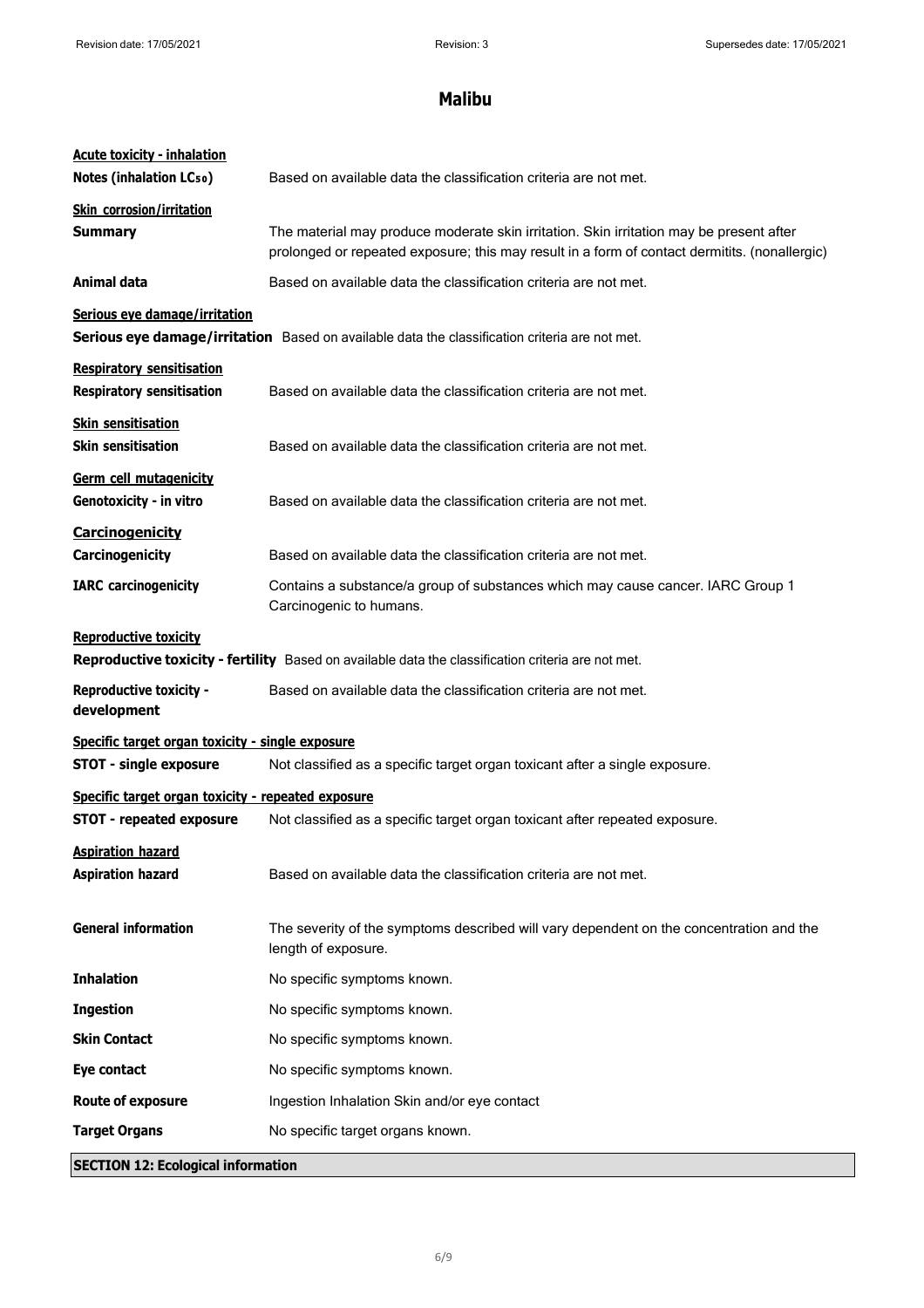| <b>Ecotoxicity</b>                         | Not regarded as dangerous for the environment. However, large or frequent spills may have<br>hazardous effects on the environment.                                                                                                                                                                                                                                                                                                                                                                                        |  |  |
|--------------------------------------------|---------------------------------------------------------------------------------------------------------------------------------------------------------------------------------------------------------------------------------------------------------------------------------------------------------------------------------------------------------------------------------------------------------------------------------------------------------------------------------------------------------------------------|--|--|
| <b>Toxicity</b>                            | Based on available data the classification criteria are not met.                                                                                                                                                                                                                                                                                                                                                                                                                                                          |  |  |
| Persistence and degradability              |                                                                                                                                                                                                                                                                                                                                                                                                                                                                                                                           |  |  |
|                                            | Persistence and degradability The degradability of the product is not known.                                                                                                                                                                                                                                                                                                                                                                                                                                              |  |  |
| <b>Bioaccumulative potential</b>           |                                                                                                                                                                                                                                                                                                                                                                                                                                                                                                                           |  |  |
| <b>Bioaccumulative Potential</b>           | No data available on bioaccumulation.                                                                                                                                                                                                                                                                                                                                                                                                                                                                                     |  |  |
| <b>Mobility in soil</b>                    |                                                                                                                                                                                                                                                                                                                                                                                                                                                                                                                           |  |  |
| <b>Mobility</b>                            | No data available.                                                                                                                                                                                                                                                                                                                                                                                                                                                                                                        |  |  |
| Other adverse effects                      |                                                                                                                                                                                                                                                                                                                                                                                                                                                                                                                           |  |  |
| Other adverse effects                      | None known.                                                                                                                                                                                                                                                                                                                                                                                                                                                                                                               |  |  |
| <b>SECTION 13: Disposal considerations</b> |                                                                                                                                                                                                                                                                                                                                                                                                                                                                                                                           |  |  |
| <b>Waste treatment methods</b>             |                                                                                                                                                                                                                                                                                                                                                                                                                                                                                                                           |  |  |
| <b>General information</b>                 | The generation of waste should be minimised or avoided wherever possible. Reuse or recycle<br>products wherever possible. This material and its container must be disposed of in a safe<br>way. When handling waste, the safety precautions applying to handling of the product should<br>be considered. Care should be taken when handling emptied containers that have not been<br>thoroughly cleaned or rinsed out. Empty containers or liners may retain some product<br>residues and hence be potentially hazardous. |  |  |
| <b>Disposal methods</b>                    | Dispose of surplus products and those that cannot be recycled via a licensed waste disposal<br>contractor. Waste, residues, empty containers, discarded work clothes and contaminated<br>cleaning materials should be collected in designated containers, labelled with their contents.<br>Incineration or landfill should only be considered when recycling is not feasible.                                                                                                                                             |  |  |
| <b>SECTION 14: Transport information</b>   |                                                                                                                                                                                                                                                                                                                                                                                                                                                                                                                           |  |  |
| General                                    | For limited quantity packaging/limited load information, consult the relevant modal<br>documentation using the data shown in this section.                                                                                                                                                                                                                                                                                                                                                                                |  |  |
| <b>UN number</b>                           |                                                                                                                                                                                                                                                                                                                                                                                                                                                                                                                           |  |  |
| UN No. (ADG)                               | 1170                                                                                                                                                                                                                                                                                                                                                                                                                                                                                                                      |  |  |
| UN No. (IMDG)                              | 1170                                                                                                                                                                                                                                                                                                                                                                                                                                                                                                                      |  |  |
| UN No. (ICAO)                              | 1170                                                                                                                                                                                                                                                                                                                                                                                                                                                                                                                      |  |  |
| <b>UN proper shipping name</b>             |                                                                                                                                                                                                                                                                                                                                                                                                                                                                                                                           |  |  |
| Proper shipping name (ADG)                 | ETHANOL (ETHYL ALCOHOL) or ETHANOL SOLUTION (ETHYL ALCOHOL SOLUTION)                                                                                                                                                                                                                                                                                                                                                                                                                                                      |  |  |
| Proper shipping name<br>(IMDG)             | ETHANOL (ETHYL ALCOHOL) or ETHANOL SOLUTION (ETHYL ALCOHOL SOLUTION)                                                                                                                                                                                                                                                                                                                                                                                                                                                      |  |  |
|                                            | Proper shipping name (ICAO) ETHANOL (ETHYL ALCOHOL) or ETHANOL SOLUTION (ETHYL ALCOHOL SOLUTION)                                                                                                                                                                                                                                                                                                                                                                                                                          |  |  |
| Transport hazard class(es)                 |                                                                                                                                                                                                                                                                                                                                                                                                                                                                                                                           |  |  |
| <b>ADG class</b>                           | 3                                                                                                                                                                                                                                                                                                                                                                                                                                                                                                                         |  |  |
| <b>ADG classification code</b>             | F1                                                                                                                                                                                                                                                                                                                                                                                                                                                                                                                        |  |  |
| <b>ADG label</b>                           | 3                                                                                                                                                                                                                                                                                                                                                                                                                                                                                                                         |  |  |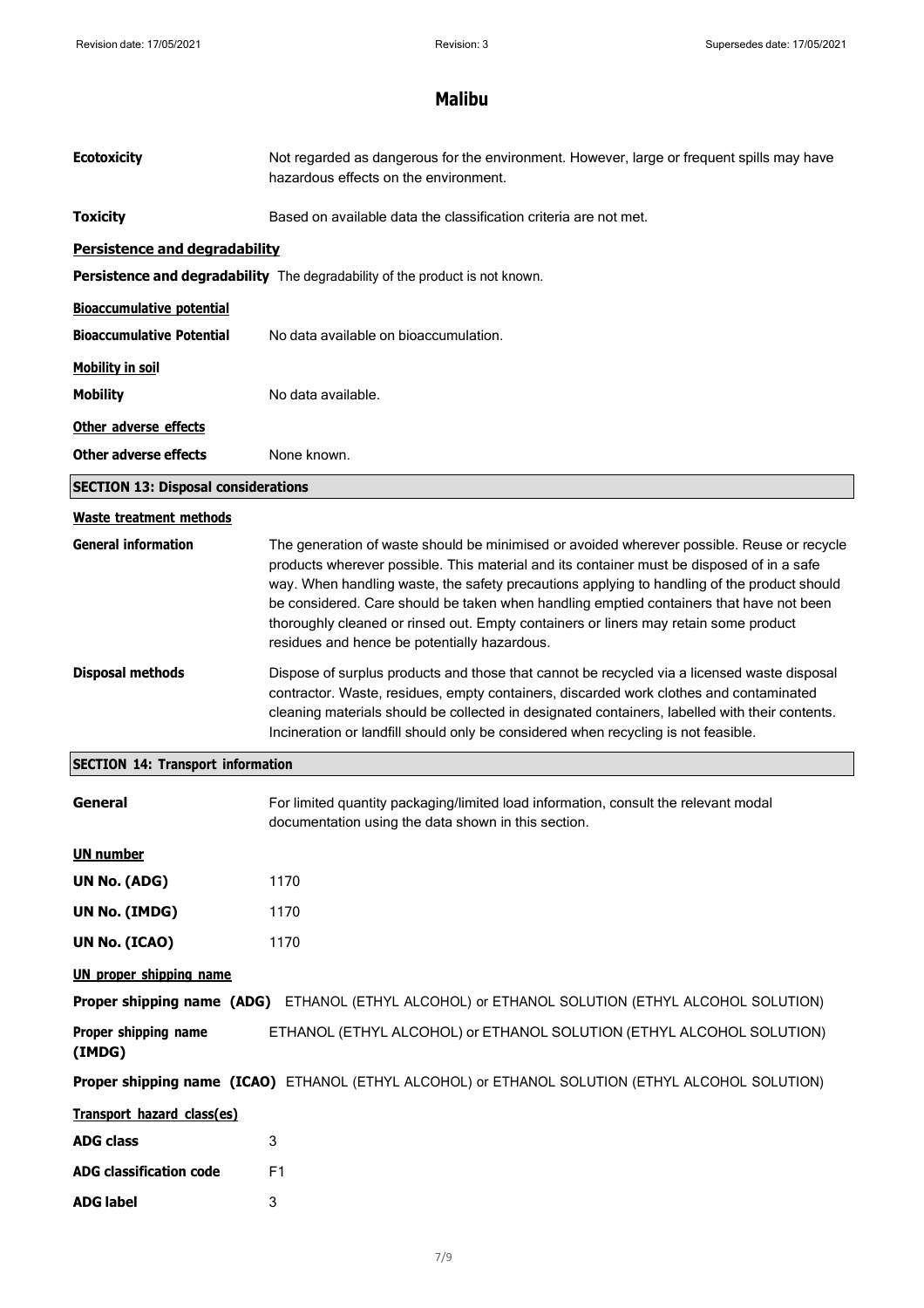| <b>IMDG class</b>          | 3 |
|----------------------------|---|
| <b>ICAO class/division</b> | 3 |
| <b>Transport labels</b>    |   |



| <u>Packing group</u>      |   |
|---------------------------|---|
| ADG packing group         | Ш |
| <b>IMDG packing group</b> |   |
| <b>ICAO packing group</b> | Ш |

### **Environmental hazards**

**Environmentally hazardous substance/marine pollutant** No.

### **Special precautions for user**

Always transport in closed containers that are upright and secure. Ensure that persons transporting the product know what to do in the event of an accident or spillage.

**Hazchem Code** •2YE

**Transport in bulk according to** Not applicable. **Annex II of MARPOL 73/78 and the IBC Code**

## **SECTION 15: Regulatory information**

### **Inventories**

## **Australia - AICS**

None of the ingredients are listed or exempt.

## **SECTION 16: Any other relevant information**

| <b>Training advice</b>           | Only trained personnel should use this material.                                                                                                                                                                                                                                                                             |
|----------------------------------|------------------------------------------------------------------------------------------------------------------------------------------------------------------------------------------------------------------------------------------------------------------------------------------------------------------------------|
| <b>Revision date</b>             | 17/05/2021                                                                                                                                                                                                                                                                                                                   |
| <b>Revision</b>                  | 3                                                                                                                                                                                                                                                                                                                            |
| Supersedes date                  | 17/05/2021                                                                                                                                                                                                                                                                                                                   |
| SDS No.                          | 4753                                                                                                                                                                                                                                                                                                                         |
| <b>General Information</b>       | The following risk and hazard statements are to be considered a glossary. They relate to the<br>raw materials used in this product and therefore may not be accurate for the finished product<br>itself. For the complete risk and hazard statements for this product please refer to section 2 of<br>this Safety Data Sheet |
| <b>Hazard statements in full</b> | H225 Highly flammable liquid and vapour.<br>H319 Causes serious eve irritation.                                                                                                                                                                                                                                              |